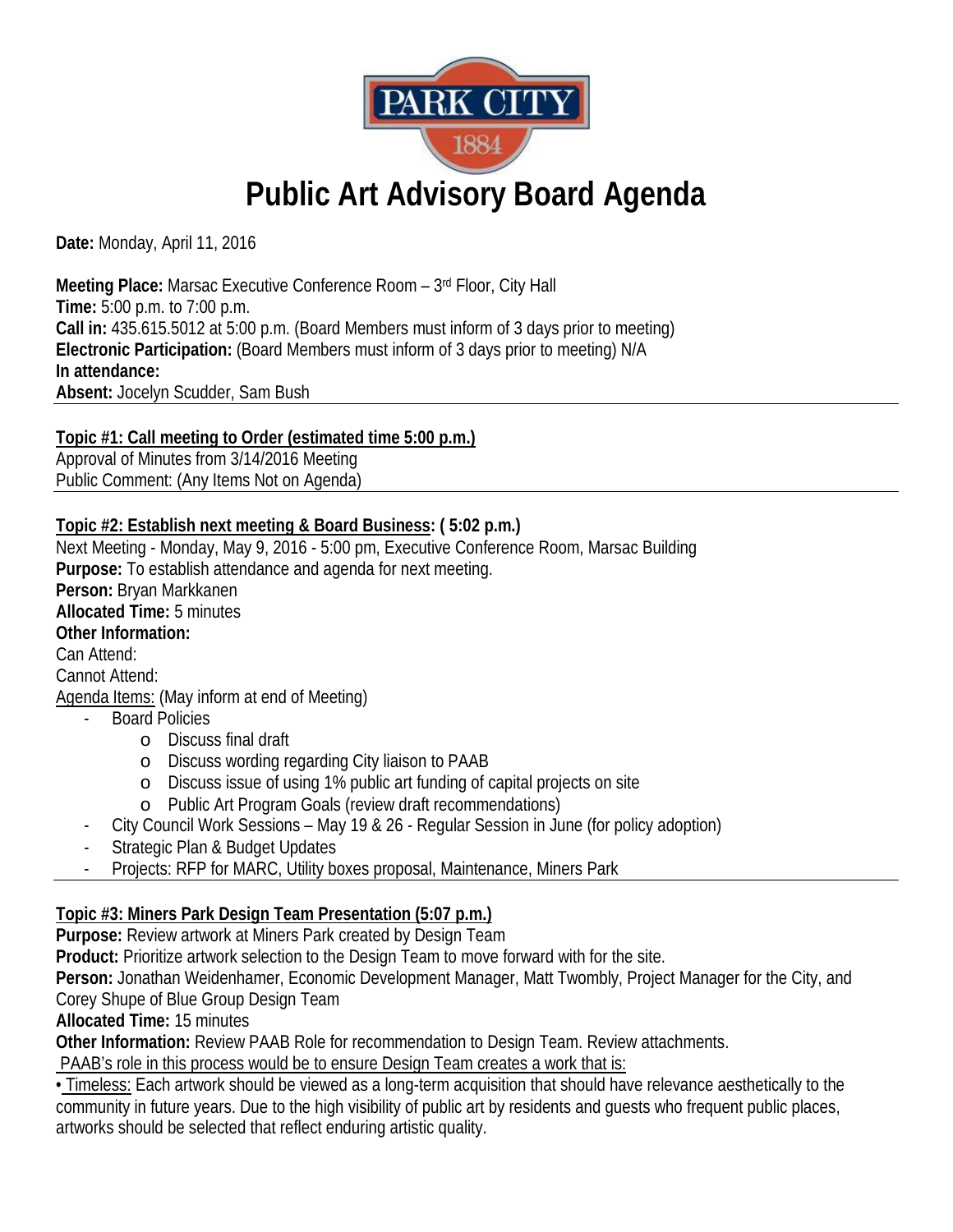• Compatibility with Site: Works of art should be compatible in style, scale, material, form, and content with their surroundings, and should form an overall relationship with the site.

• Permanence: Works of art shall have structural and surface soundness, and be resistant to theft, vandalism, and weathering. Artworks shall not require excessive maintenance or repair costs. Artworks that require frequent maintenance are discouraged.

• Public Safety: Artwork shall not create inordinate safety problems or liability problems for the general public.

## **Topic #4: Board Policies: (5:22 p.m.)**

**Purpose:** Board to discuss revisions to public art policies

**Product:** Final Draft of public art policies documents for Board to recommend and send for review to Legal Department. Jenny will bring back Final Draft at May meeting. Current timeline is to have the board make a final recommendation to approve the draft document for Council Discussions on May 19 and 26 at the May meeting.

**Person:** Jenny Diersen

**Allocated Time:** 30 minutes

**Other Information:** Please review DRAFT attachments

Needing Follow Up from March Meeting:

PAAB Mission/Reason/Point? (Why)

Program Goals (What) and Objectives (How)

Strat Plan

Redefine Existing Art

Inventory – how managed, who is responsible

Design Criteria – is it accurate, is this how we want to evaluate works? Does it make sense?

Term Recommendation – 3 years or 2 years?

Administration – City Mgr appoints staff liaison.

Term Recommendation

Council Policy Direction –

- (Work Session) May 19 Where we are (mission, goals, objectives), Board Policies, Terms, Administration, Strategic Plan, Inventory
- (Work Session) May 26 Funding, Maintenance, Deaccessioning, Resiting,
- (Regular Session) June 16 Final Adoption, that will give us time to go back for another work session before adoption if needed and to also have another Board meeting before Final Adoption to discuss the Council feedback and make any final changes.
- \*Outline Policy Questions to ensure they will be addressed in Work Session.
	- Who is Board Administered By? If AC then, clarify roles that both PAAB and AC would like to have. What are PAAB Board Roles/ time requirements?
	- Maintenance Policy who maintains Public Art? Where is the budget? Can we create a budget in the next budget cycle? What is the difference between maintenance and minor repairs? Who makes these assessments?
	- 1% Policy Use at Site and can reallocate funds of not all used? Or can we reallocate funds to another project if site is not appropriate? Thresholds on funds (ie under/over \$10,000).
	- Funding Grants, Private Partnerships (we need to define what this means), Donations (not just artwork), incentives to private dev – maybe not PAAB role, but perhaps we can offer a hand by creating a process to review works for private dev similarly to Design Team? Whose owns this role?
	- City Collection as a Whole what does this mean? What is public art (are the signed jerseys at the Ice Arena, What about the paintings in the halls at Marsac? In Public Spaces within City Buildings (not offices)? List Pros and Cons. Who owns this role?
	- Realistic timelines to make these items happen?